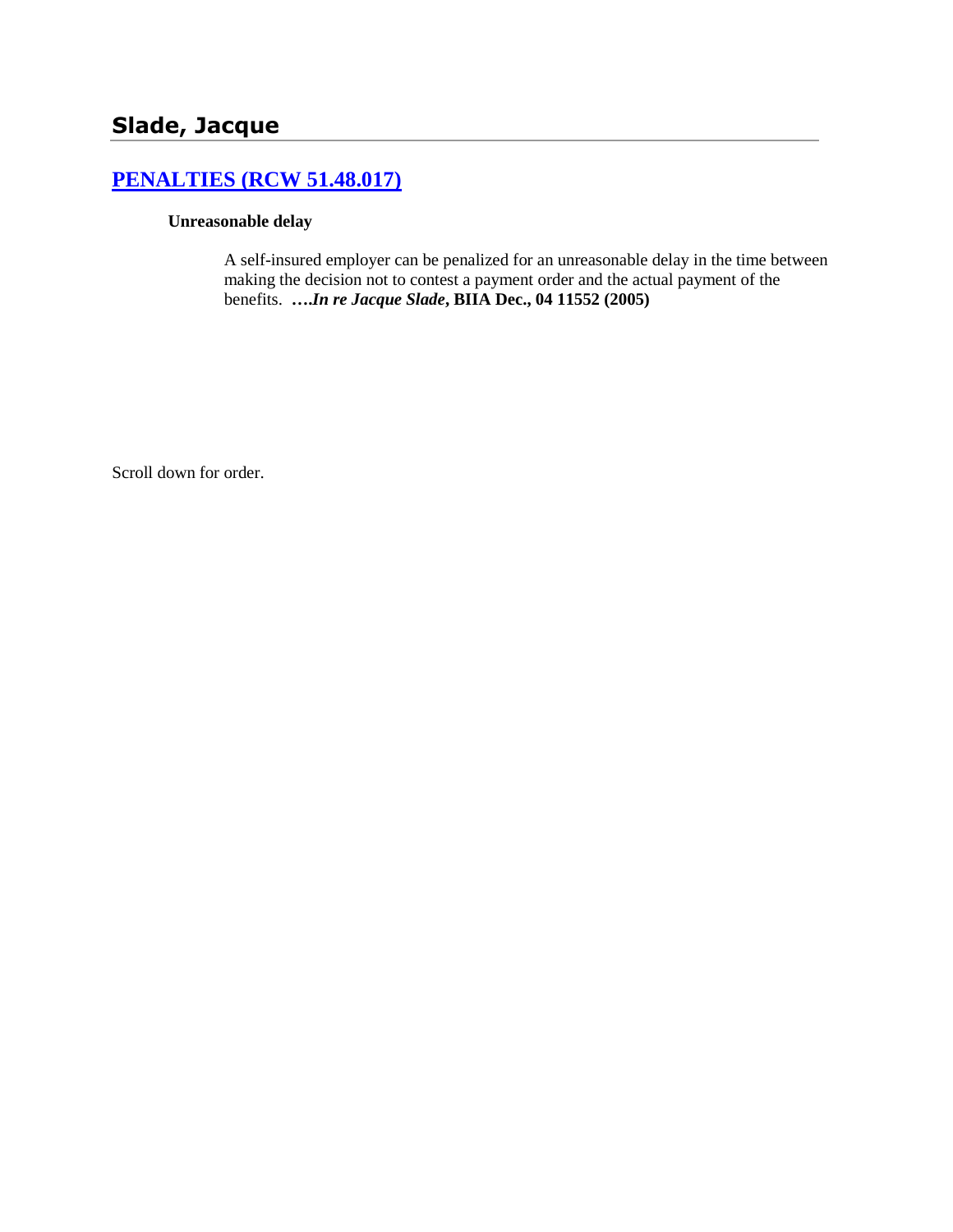# **BEFORE THE BOARD OF INDUSTRIAL INSURANCE APPEALS STATE OF WASHINGTON**

**)**

1

**IN RE: JACQUE K. SLADE ) DOCKET NOS. 04 11552 & 04 12746**

# 2

**CLAIM NO. W-185686 ) DECISION AND ORDER**

3 APPEARANCES:

- 4 5 Claimant, Jacque K. Slade, by Casey & Casey, P.S., per
- Gerald L. Casey
- 6 7 8 Self-Insured Employer, Group Health Cooperative of Puget Sound, by Keehn Arvidson, PLLC, per Gary D. Keehn

9 10 11 12 13 The claimant, Jacque K. Slade, filed an appeal (Docket No. 04 11552) with the Board of Industrial Insurance Appeals on February 11, 2004, from an order of the Department of Labor and Industries dated January 30, 2004. In this order, the Department denied the claimant's request for a penalty against the self-insured employer for unreasonable delay in the payment of benefits. The Department order is **REVERSED AND REMANDED**.

14 15 16 17 18 The claimant filed a second appeal (Docket No. 04 12746) on March 10, 2004, from an order of the Department of Labor and Industries dated February 25, 2004. In this order, the Department issued a repeated denial of the claimant's request for a penalty against the self-insured employer for unreasonable delay in the payment of benefits. The Department order is **REVERSED AND REMANDED**.

#### **DECISION**

20 21 22 23 Pursuant to RCW 51.52.104 and RCW 51.52.106, this matter is before the Board for review and decision on a timely Petition for Review filed by the claimant to a Proposed Decision and Order issued on January 18, 2005, in which the industrial appeals judge affirmed the orders of the Department dated January 30, 2004, and February 25, 2004.

24 25 26 27 28 29 30 31 The Board has reviewed the evidentiary rulings in the record of proceedings and finds that no prejudicial error was committed. The rulings are affirmed. We grant review to address, as we have in other recent orders, the issue of unreasonable delay in the payment of benefits. In so doing, it is important to review the sequence of events in this particular case. The claimant, Jacque K. Slade, injured her low back on October 30, 1997, during the course of her employment with Group Health Cooperative of Puget Sound (Group Health). She was paid time-loss compensation until July 21, 2003. At that time, the self-insured employer stopped paying time-loss after receiving an employability determination that the claimant could work.

32

19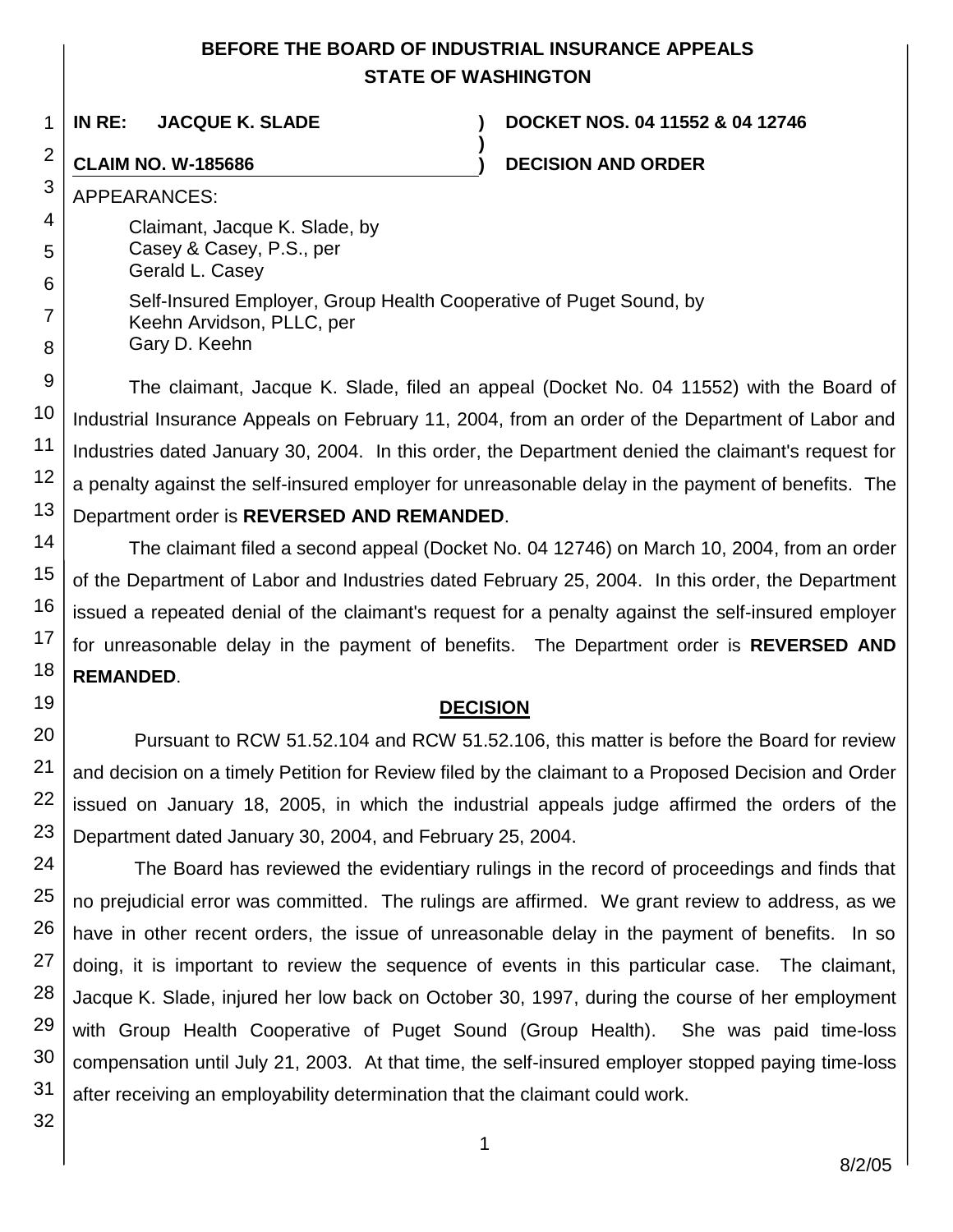1 2 3 4 5 6 7 8 9 On September 4, 2003, the self-insured employer received a letter from the Department determining that the claimant was not eligible for vocational services. On September 16, 2003, the Department issued a letter declining the claimant's request for a review of the vocational determination. On November 10, 2003, the Department reversed its decision and determined that it would address Ms. Slade's vocational dispute. On November 14, 2003, the self-insured employer received a letter from claimant's counsel arguing that the claimant was eligible for time-loss. On November 19, 2003, the self-insured employer received the November 17, 2003, Department order in which the Department found that the claimant was temporarily totally disabled and ordered payment of time-loss from July 19, 2003, to the date of the order.

10 11 12 13 14 15 The self-insured employer explored the possibility of protesting or appealing the order. The claims manager, Scott Ruijters, discussed the issue with a vocational counselor and the claimant's supervisor. Mr. Ruijters also discussed the potential of an appeal with an attorney on December 15, 2003. On December 31, 2003, the employer made the decision not to protest or appeal. On December 31, 2003, Mr. Ruijters approved payment of time-loss compensation for the period from July 19, 2003, through November 17, 2003. The check was issued on January 2, 2004.

16 17 18 19 20 21 Based on this particular set of facts, we find that the delay in the payment of benefits was unreasonable. RCW 51.48.017 provides that the self-insured employer shall pay a penalty for unreasonably delaying the payment of benefits when they become due. These benefits become due as soon as the claimant is entitled to them. The Department does not need to issue an order before the employer is required to pay benefits. See, *Taylor v. Nalley's Fine Foods*, 119 Wn. App. 919; 83 P.2d 1018 (2004) and *In re Jackie Washburn,* BIIA Dec., 03 11104 (2004).

22 23 24 25 26 27 28 In this case, the self-insured employer was required to pay benefits once the November 17, 2003, order was issued if there was not a reasonable doubt that the worker was entitled to the benefit. Prior to that, there was an ongoing dispute and a genuine doubt with regard to entitlement. However, it took the self-insured employer until January 2, 2004, to issue a check. Ms. Slade was forced to wait six weeks during the holidays to receive her time-loss compensation. This may seem insignificant unless you are the disabled worker going without income. It is unreasonable for the self-insured employer to take this much time to decide whether it will pursue the claim further.

29 30 31 We no longer subscribe to the former rule, which held that benefits were not due until the Department issued a payment order. Neither will we continue to hold that it is reasonable for a self-insured employer to wait until the sixty-day appeal period has passed before rendering

32

2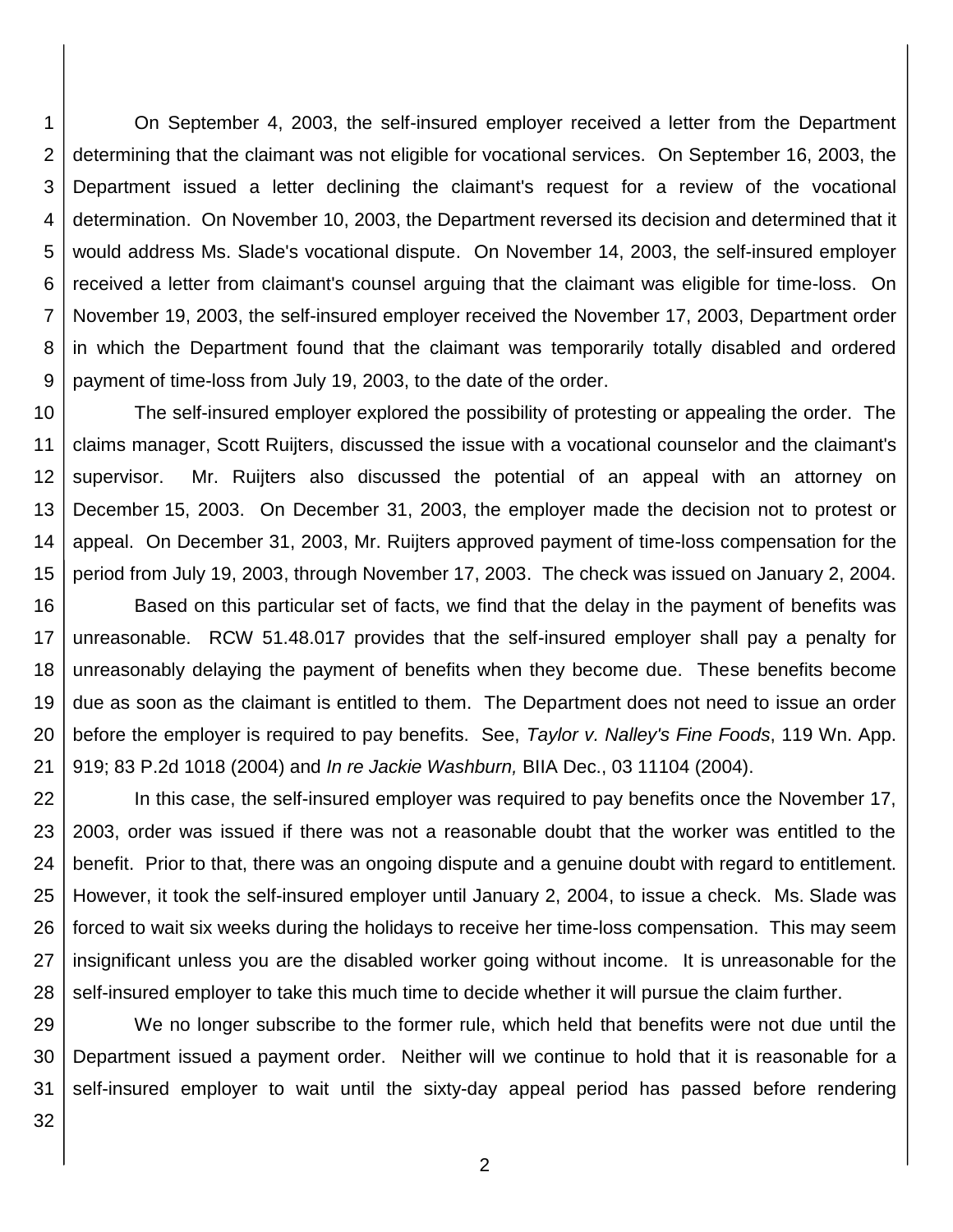1 2 3 4 5 payment. See, *In re Jackie L Washburn*, BIIA Dec., 03 11104 (2004); overruling *In re Agnes Levings*, BIIA Dec., 99 13954 (2000). According to the Court in *Nalley,* the Department's ability to issue orders in self-insured claims is to assist injured workers in receiving payments. It was not intended to delay the payments in legitimate claims. Similarly, the statutory appeal period cannot be used as a shield by employers who are reluctant to pay benefits.

6 7 8 In this case, the self-insured employer took over six weeks to determine whether to appeal or protest the order. The delay between the December 15, 2003, discussion with the attorney and the issuance of the check on January 4, 2004, was also unreasonable.

9 10 11 12 13 14 Injured workers are entitled to speedy relief under Title 51. The most recent line of cases construing RCW 51.48.017 echo this principle. Employers must react swiftly in dispatching relief to the workers of this state. Based on the recent shift in the case law, the sequence of events in this appeal constitute unreasonable delay. Both of the orders under appeal shall be reversed and the claim remanded with direction to issue one penalty order for failure to pay benefits within a reasonable time for the period of July 19, 2003, through November 17, 2003.

## **FINDINGS OF FACT**

1. On November 6, 1997, the self-insured employer, Group Health Cooperative of Puget Sound, received an Application for Benefits on behalf of the claimant, Jacque K. Slade, alleging a back injury on October 30, 1997. On September 2, 2003, the Department of Labor and Industries issued a letter to the claimant in which it determined that claimant was not eligible for vocational services and taking into consideration claimant's accepted condition, Ms. Slade was considered able to work at her pre-injury occupation. On September 9, 2003, a Protest and Request for Reconsideration was filed on behalf of the claimant and a penalty against the self-insured employer was requested for not sending a complete copy of the file. On September 16, 2003, the Department of Labor and Industries issued a letter to the claimant indicating that her letter could not be accepted by the Director as a dispute. On October 16, 2003, the Department issued an order indicating that the claimant had requested a penalty against the self-insured employer for not providing complete copies of the file and a request for penalty failure to act on her request for claim closure, which were both denied. On October 22, 2003, a Notice of Appeal was filed by the claimant from the Department order of October 16, 2003.

15

16

17

18

19

20

21

22

23

24

25

26

27

28

- 29 30 31 32 On October 24, 2003, the Department denied the claimant's request for a penalty against the self-insured employer for an unreasonable delay in authorizing surgery. On October 29, 2003, the Department denied the claimant's request for a penalty against the self-insured employer for an unreasonable delay of time-loss payments.
	- 3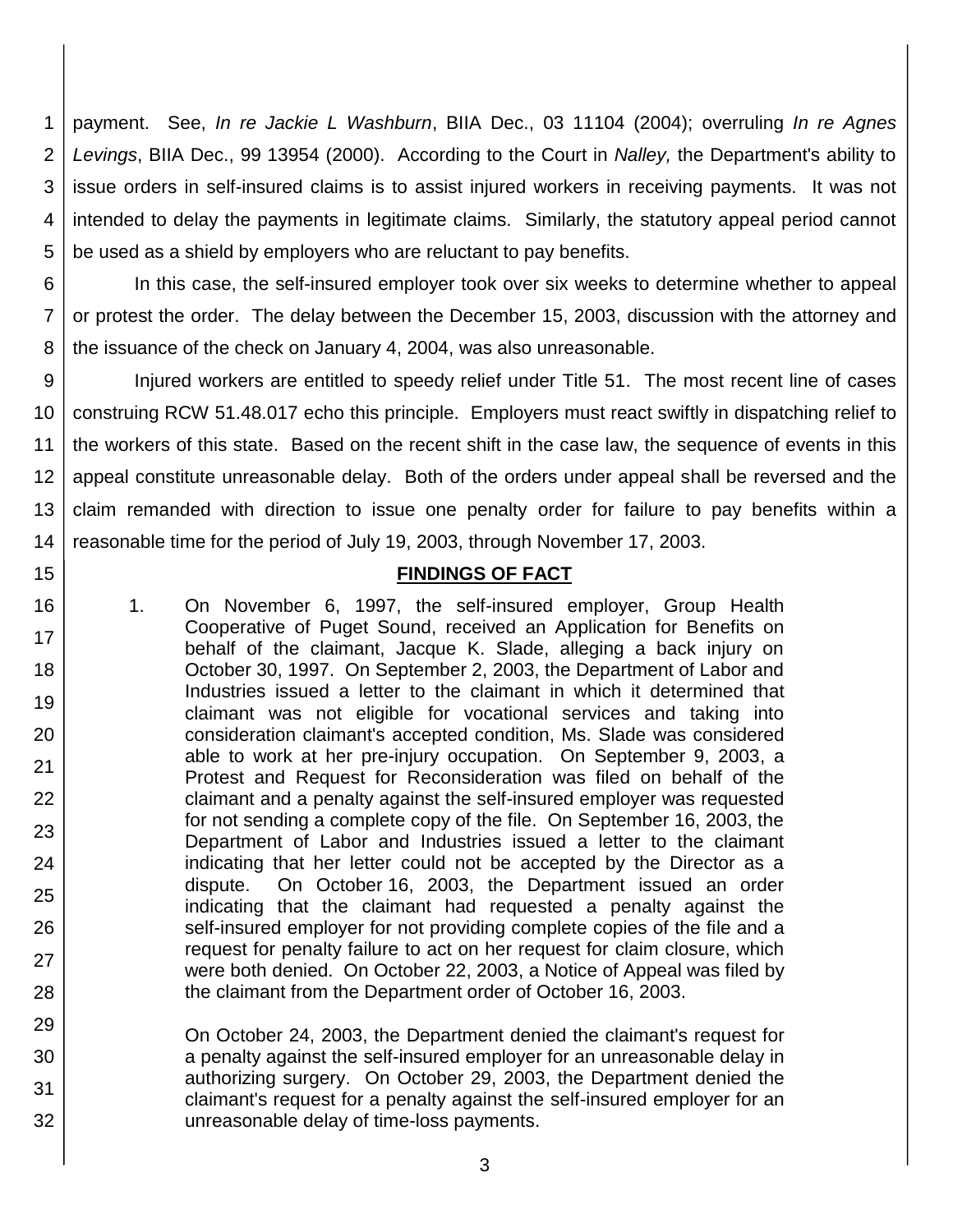The Board granted the appeal of the October 16, 2003, Department order on November 14, 2003, and assigned it Docket No. 03 17949. On September 17, 2004, we issued an order denying a Petition for Review and adopted the Proposed Decision and Order that affirmed the October 16, 2003, Department order. On November 17, 2003, the Department issued an order in which it determined that the claimant was temporarily disabled and ordered time-loss compensation be paid starting July 19, 2003, and continuing according to the facts and the law. On November 17, 2003, a Notice of Appeal was filed with the Board on behalf of the claimant from the Department order of October 24, 2003. The Board granted the appeal in its order dated November 25, 2003, and assigned it Docket No. 03 18949. This appeal was dismissed on May 5, 2004.

1

2

3

4

5

6

7

8

9

10

11 12

13

14

15

16

17 18

19

20

21

22

23

24

25

26

27

28

29

30

31

32

On December 26, 2003, a Protest and Request for Reconsideration was filed with the Department on behalf of the claimant from the Department order dated October 29, 2003. On January 30, 2004, the Department issued an order adhering to its prior order dated October 29, 2003, and denying the claimant's request for penalty against the self-insured employer for delay in payment of time-loss benefits on the basis that there was medical and legal doubt as to claimant's entitlement to timeloss benefits effective July 19, 2003.

On February 11, 2004, the claimant filed an appeal with the Board from the Department order of January 30, 2004. On February 25, 2004, the Department denied the claimant's request for a penalty against the selfinsured employer for an unreasonable delay of benefits. On March 5, 2004, the Board issued an order granting the appeal from the Department order of January 30, 2004, and assigned Docket No. 04 11552.

On March 10, 2004, an appeal was filed with the Board on behalf of the claimant from the Department order of February 25, 2004. On April 2, 2004, the Board issued an order granting the appeal from the Department order of February 25, 2004, and assigning it Docket No. 04 12746.

- 2. On July 21, 2003, an employability assessment report was submitted, determining that the claimant, Jacque K. Slade, was employable. Thereupon the self-insured employer ceased paying time-loss compensation.
- 3. On November 10, 2003, the self-insured employer received a letter from the Department dated November 4, 2003, determining that it would address issues regarding the claimant's employability, and on November 19, 2003, the self-insured employer received a Department order dated November 17, 2003, in which the Department deferred